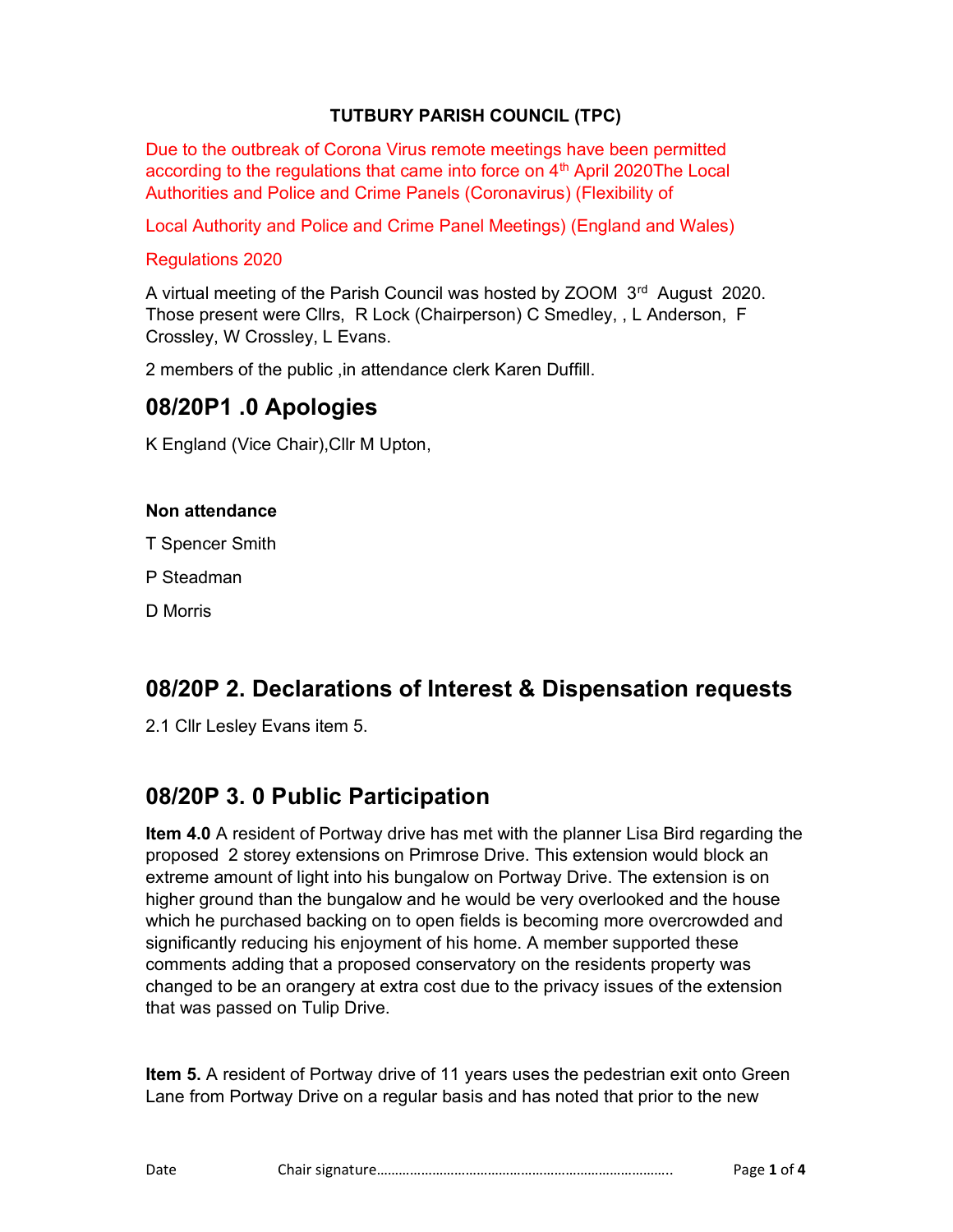houses that have been built on Heritage Park there was always a reservoir of water that sat on the land beyond the five bar gate which is now Primrose Drive this acted as a flood plain during the winter for the land near Green Lane and when the first 3 house were built on Primrose Dive this lying water moved to the next field towards Green Lane kennels .

The builders have raised the ground to the side of Primrose Drive where the proposed allotments were due to be sited. The flood plain lying water has now moved to the corner field opposite Portway Drive. During the winter this became a deep pond with ducks on it. When there was heavy rain the water would then flow down Elm Lane footpath and onto the land of properties of 50, 52 and 54 Portway drive causing flooding on the land and pumps being used to get rid of the water. Flood defences have been erected at properties 52 and 54.

The resident was concerned that now a concrete footpath has been installed in front of Primrose Drive at a steep angle the water will flow directly into Portway Drive affecting the properties of 52 and 54 directly.

## 4. PLANNING MATTERS -TO RECEIVE COMMENTS ON RECENT APPLICATIONS

P/2020/00572 Demolition of existing conservatory to facilitate the erection of a single storey rear extension 33 Park Lane, Tutbury, Staffordshire, DE13 9JQ

### No Objection

Cllr W Crossley left the meeting due to technical problems

P/2020/00 0602 Erection of a detached dwelling and garage with associated patio works and formation of vehicular access. New dwelling Ludgate Street Tutbury

## **Objection**

There is a known drainage issue with the steep sloped site. There is a drainage pipe that runs through the proposed site for the dwelling. The neighbouring property has had drainage problems with the water run off resulting in this being piped on to the road. There is also an historic pump on the site. Drainage issues are not sufficiently addressed in the planning documentation.

The road narrows at the bottom end of Ludgate Street outside the proposed vehicle access, it would be difficult in entering and exiting the site.

It was noted that there was no kitchen in the plans.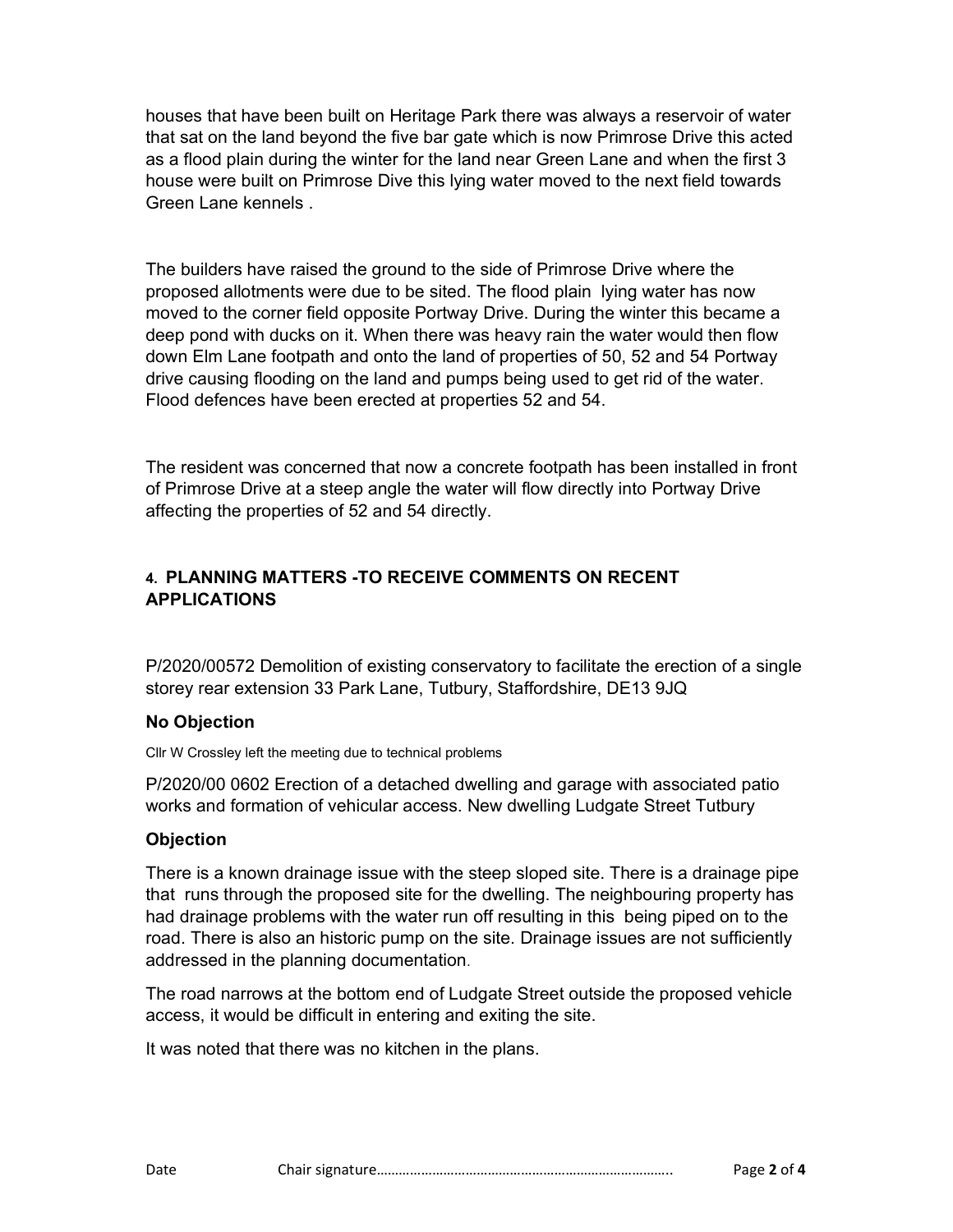P/2020/00697 Erection of a two storey rear extension 22 Primrose Drive, Tutbury

#### **Objection**

- There is a lack of information in the planning document regarding the difference in heights of the proposed extended property and the overlooked properties on Portway Drive This does not comply with the supplementary planning Document Separation, distance and Amneties document. The distance of this property from the properties across Green Lane on Portway Drive has not been provided. Therefore, these plans do not conform to the standards set.
- The properties om Portway Drive will be significantly overlooked. There is a lack of information required by clause 7.3 of the supplementary planning document Separation distance and amenities relating to the 45-degree angles of the proposed extended property. The difference in height between the properties and the overlooked bungalows will be significant and will block out the light and will affect the privacy of the bungalows on Portway Drive. The standards have not been met.

P/2020/00525 Erection of a single storey rear extension to form ancillary accommodation Castle View 7 Fishpond Lane Tutbury Staffordshire DE13 9N

No Objection however, the proposal sits on the boundary, which may cause maintenance problems in the future.

P/2020/00698 Erection of a first-floor rear extension 8 Honeysuckle Avenue,

#### No Objection

P/2020/00696 Erection of a detached timber clad garden building Riverdale, Lower High Street.

#### No Objection

P/2020/00629 Removal of three overhanging branches and general prune of one Sycamore Riverdale

#### No Objection

# 08/20P 5.0 To Review drainage issues from Heritage Park.

5.1 Cllr Evans has spoken to the residents on Primrose Drive who are concerned about the flooding, A resident has had a survey and found out that his property has a 75 year flood warning on it. This land was originally planned as allotments